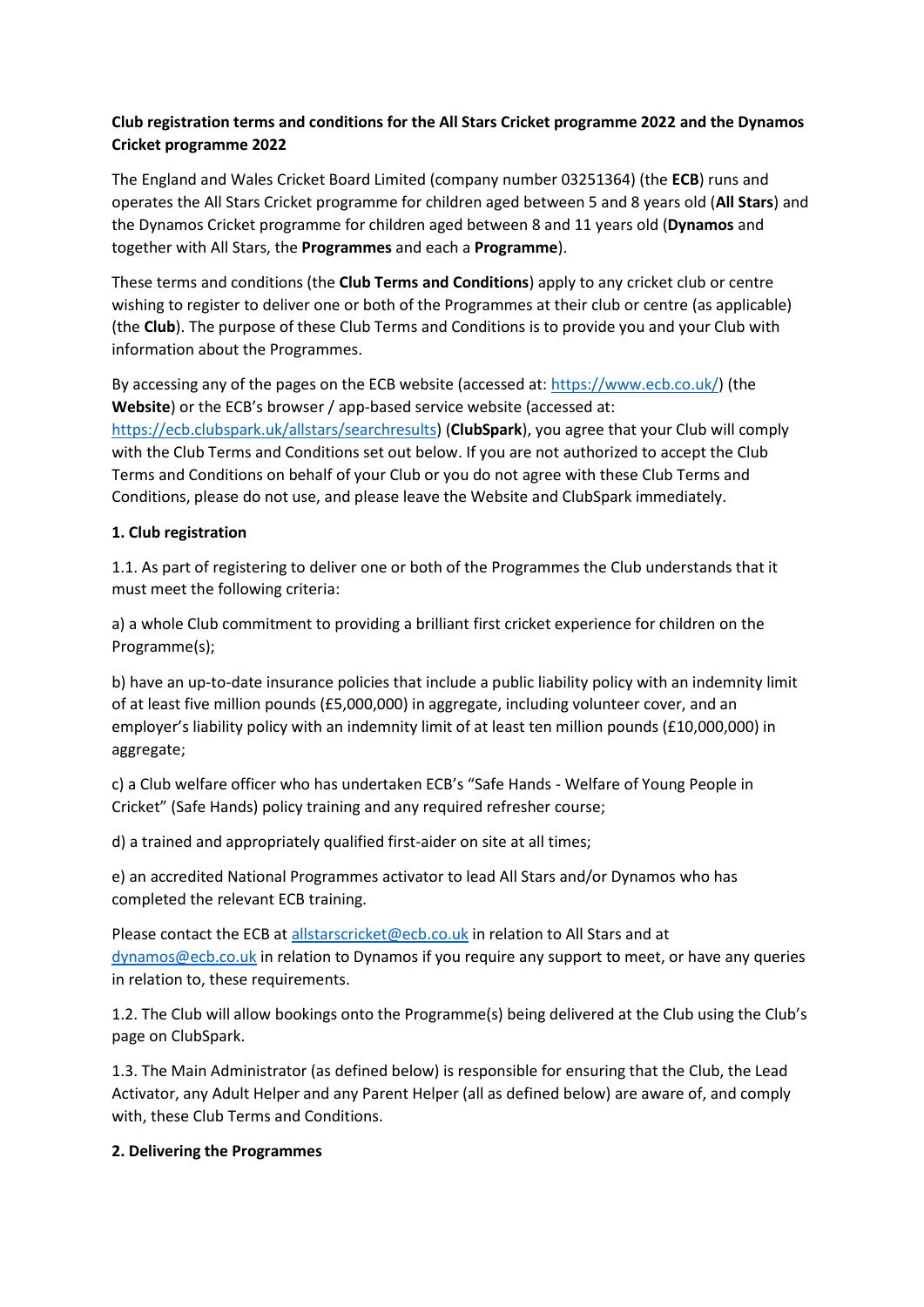2.1. Each Club must nominate one individual to be the main administrator of each Programme (the **Main Administrator**). The ECB will only give access privileges to ClubSpark to the person who has been so nominated and whose name and address has been provided in writing by the relevant Club to the ECB (where the Club confirms that it has appropriate consents from the Main Administrator to do so). The Main Administrator will be primarily responsible for setting up the Club account on ClubSpark. The Main Administrator will be the main point of contact between the ECB and the Club in respect of ClubSpark.

2.2. Each Club must nominate one individual to be the lead activator who will be primarily responsible for the organisation and delivery of the Programme(s) (**the Lead Activator**). The Club will be responsible for ensuring compliance by the Lead Activator with the code of conduct outlined in the Safe Hands policy. The Lead Activator will be the main point of contact between the ECB and the Club in respect of the organisation of the relevant Programme. Each Lead Activator for the Club will be required to:

a) have an up-to-date ECB disclosure and barring service (**DBS**) certificate which shall be provided to the Club, and uploaded to ClubSpark, by the Lead Activator as proof of certification;

b) be at least 18 years of age;

c) have been registered by the Main Administrator of their Club in order to be permitted access to their Club account on ClubSpark to take the register for each individual session of the relevant Programme; and

d) ensure that there is a ratio of one Lead Activator to every 24 children and a further one adult to every eight children and that it is maintained for each individual session of the relevant Programme. The further adults must comply with the other requirements set out below.

2.3. The Lead Activator for each Club may be supported by a number of assistant activators who must each be over 18 years of age and must have an up-to-date ECB DBS certificate which shall be provided to the Club as proof of certification (each an **Adult Helper**). The Lead Activator and the Club shall be responsible for ensuring that each Adult Helper complies with the Safe Hands policy.

2.4. The Lead Activator for each Club may, from time to time, be supported by parents or guardians of the participants (each a **Parent Helper**). Each Parent Helper must be over 18 years of age. The Lead Activator and Club shall be responsible for monitoring how many sessions of the relevant Programme each Parent Helper assists with and ensuring that after helping at any three sessions at the Club (on one of both of the Programmes combined), such Parent Helper obtains a DBS certificate. The Parent Helper must ensure that they provide the resultant DBS certificate to the Club as proof of such certification. After helping at any three sessions, the Parent Helper will be classed as an Adult Helper and the Club and Lead Activator must ensure that they meet any additional criteria in paragraph 2.2 above.

## **3. Programme Requirements**

3.1. Each Club shall ensure that each Lead Activator and Main Administrator attends the annual mandatory ECB training that the Club will be notified about directly. Each Lead Activator must attend this training before the Club is permitted to deliver either of the Programmes. The mandatory training will inform the Lead Activator of how to structure the sessions and the suggested content of each session. The Club shall ensure that the Lead Activator follows the ECB's guidance and delivers the Programme(s) in the manner expected.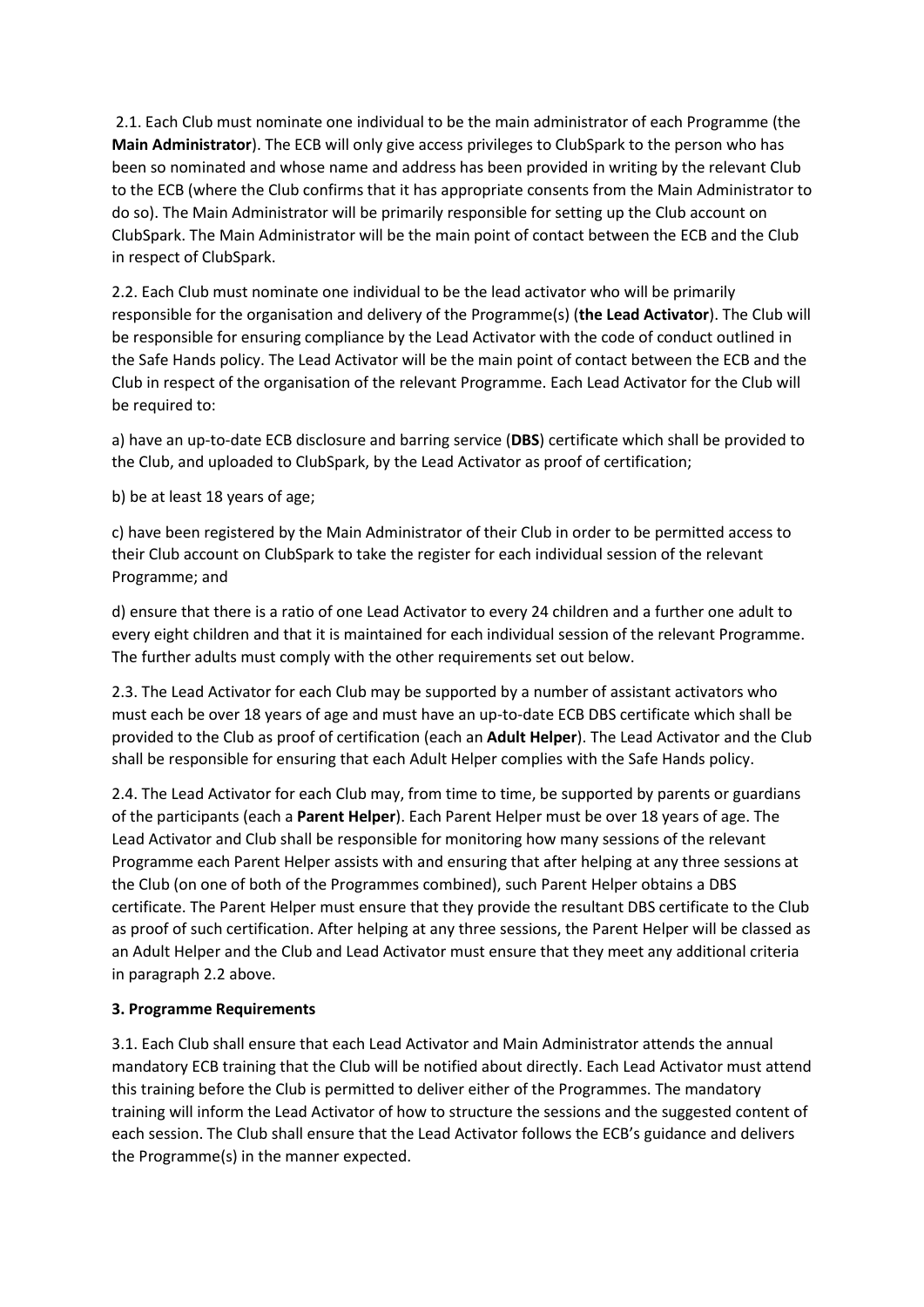3.2. All Stars is aimed at children between the ages of 5 and 8 years old. If a child is younger than 5 years old, participation in All Stars is permitted on the basis that a parent or guardian of that child is actively involved in the sessions. The Club will be responsible for ensuring that this condition is adhered to in respect of children younger than 5 years old. Dynamos Cricket is aimed at children between the ages of 8 and 11 years old. If a child is older than 11 years old, the Club should advise parents and guardians to contact the ECB directly for information on additional local opportunities for children over 11 years old.

## **4. Use of Website and ClubSpark**

4.1. The ECB does not guarantee that the Website or ClubSpark, or any content on either the Website or ClubSpark, will always be available or be uninterrupted. The ECB will not be liable for any unavailability of the Website or ClubSpark and may change both the Website and/or ClubSpark from time to time. The ECB does not guarantee that the Website or ClubSpark will be secure or free from bugs or viruses. The Club is responsible for configuring information technology, computer programmes and platforms to access the Website and ClubSpark.

4.2. The Club shall ensure that the Main Administrator does not:

a) misuse either the Website or ClubSpark by knowingly introducing viruses, trojans, worms, logic bombs or other material that is malicious or technologically harmful;

b) attempt to gain unauthorised access to either the Website or ClubSpark, the server on which either the Website or ClubSpark is stored or any server, computer or database connected to either Website; or

c) attack either the Website or ClubSpark via a denial-of-service attack or a distributed denial-of service attack.

In the event of such a breach, the Club's right to use the Website or ClubSpark will cease immediately.

4.3. As between the ECB and the Club, the ECB owns all copyright and all other intellectual property rights in all text, images, sound, service marks, logos and other materials on the pages of the Website and ClubSpark (the **Content**) or such Content is reproduced on the Website or ClubSpark with permission of the relevant rights owner. The ECB grants the Club a non-exclusive, nonsublicensable, non-transferable, revocable licence to access and use the Website and ClubSpark, in each case solely for the purpose of running the Programmes. All other rights are reserved by the ECB.

4.4. ClubSpark will be provided and used by the Club (including the Main Administrator and Lead Activator) only for lawful use and to set up the Programmes and to register instructors for those Programme sessions. If the Club takes any optional modules available through ClubSpark, these must be used lawfully and within all guidelines set by the ECB. The ECB grants the Club a limited, nontransferable licence to make use of ClubSpark for the purposes of providing each Programme and administering sessions.

4.5. The Main Administrator will have access privileges enabling him or her to read, upload and amend all material for the Club on ClubSpark. The Main Administrator will be permitted to provide the Lead Activator with access to their Club site on ClubSpark in order to take a register of participants at each session of the Programmes. The ECB will not be liable for any loss or damage of any nature incurred in the event of the actions of any Main Administrator or Lead Activator. In the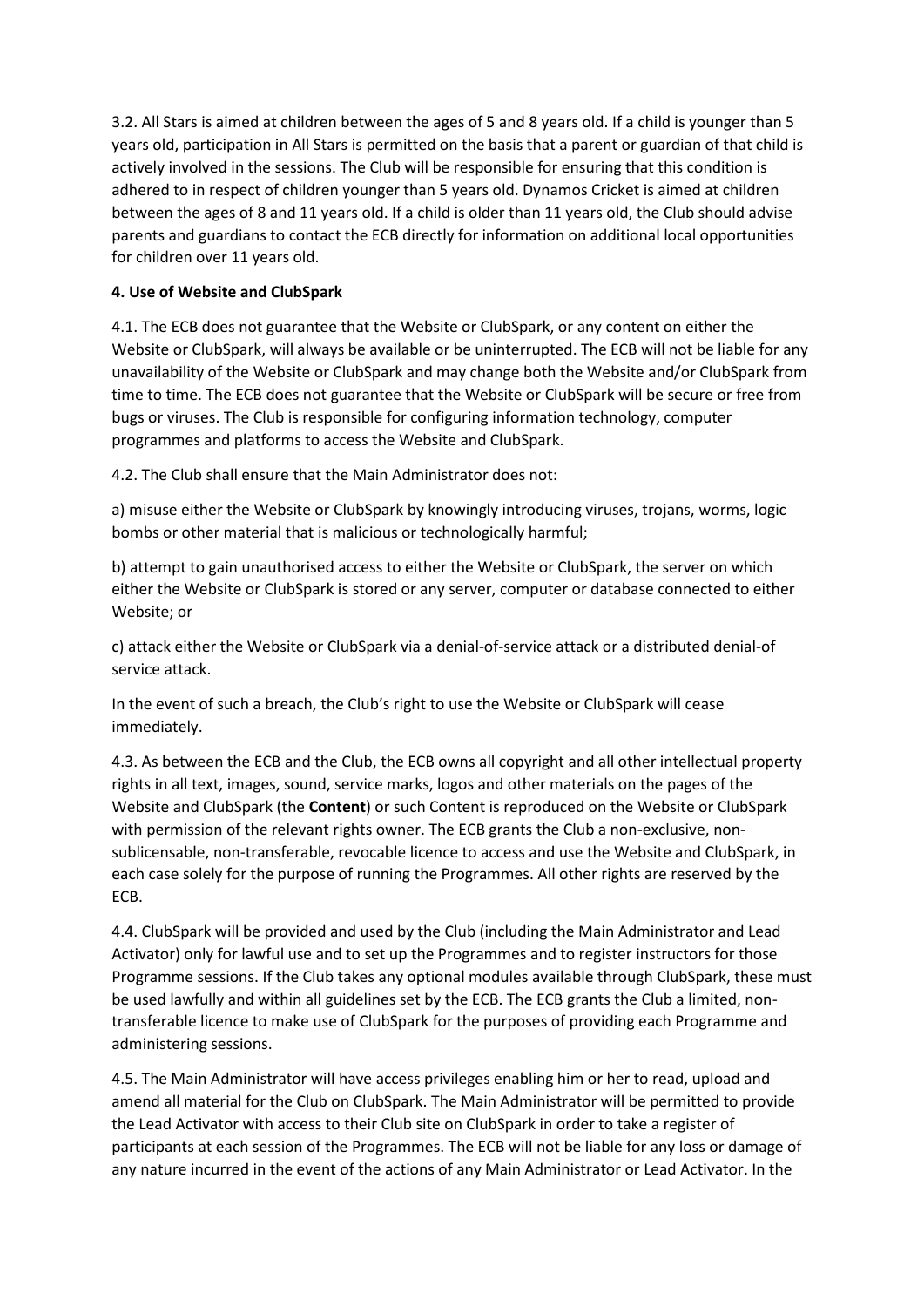event that administrative access is given to an unauthorised person, the Main Administrator must immediately notify the ECB.

4.6. The ECB may from time to time provide links to third party websites as part of the Website or ClubSpark. The ECB has no control over third party websites and accepts no liability for any statements, information, content, products or services that are published or may be accessible from those third party websites.

4.7. The Club may provide a link to the Website or ClubSpark, provided that it does so in a way that does not damage the ECB's reputation or take advantage of it.

4.8. The Club may not use the Website or ClubSpark in any manner:

a) which could disable, damage, overburden or impair either the Website or ClubSpark;

b) which is abusive, vulgar, racist, sexist, defamatory, sexually orientated or obscene or which will harass, distress, embarrass or inconvenience any person;

c) which is unlawful in any respect; or

d) which may bring the ECB, its affiliated organisations or the game of cricket into disrepute.

#### **5. Club Responsibilities**

5.1. The Club is responsible for setting up and maintaining its own relationship with the relevant payment services provider.

5.2. If the Club subscribes to or uses any social media to promote the Programmes available through ClubSpark, the Club is responsible for ensuring that it is compliant with any terms and conditions and policies of the relevant social media network(s).

5.3. The Main Administrator is responsible for ensuring the quality and accuracy of materials displayed for each Programme session for the relevant Club and to promptly rectify any errors.

5.4. The Club is responsible for accrediting instructors, including the Lead Activator and any Adult Helpers, for the Programmes and the ECB will have no liability whatsoever in respect of instructors or helpers.

5.5. Each Club and its Main Administrator, agree to comply with, and the Club shall ensure that the Lead Activator and any Adult Helpers agree to comply with, the prevailing Safe Hands policy and in particular the guidelines for the taking and use of the images of young people (a copy of the latest version is available from the ECB).

5.6. The Club and the Main Administrator will, and the Club will procure that the Lead Activator, any Adult Helpers and any Parent Helpers will, each ensure that they do not do anything or encourage or permit any other person to do anything that might cause them, him or herself or the ECB to be in breach of the Data Protection Act 2018 or the privacy policy for the Programmes (accessed at [https://ecb.clubspark.uk/PrivacyPolicyDocument\)](https://ecb.clubspark.uk/PrivacyPolicyDocument) and any other relevant privacy policy, as issued by the ECB without notice from time to time.

5.7. If the Club wishes to use any ECB intellectual property (including, but not limited to, any text, images, sound, software, service marks, logos and other materials relating to the ECB or the Programmes) the Club shall obtain the prior written approval of the ECB and shall adhere to any brand guidelines provided to it by the ECB from time to time.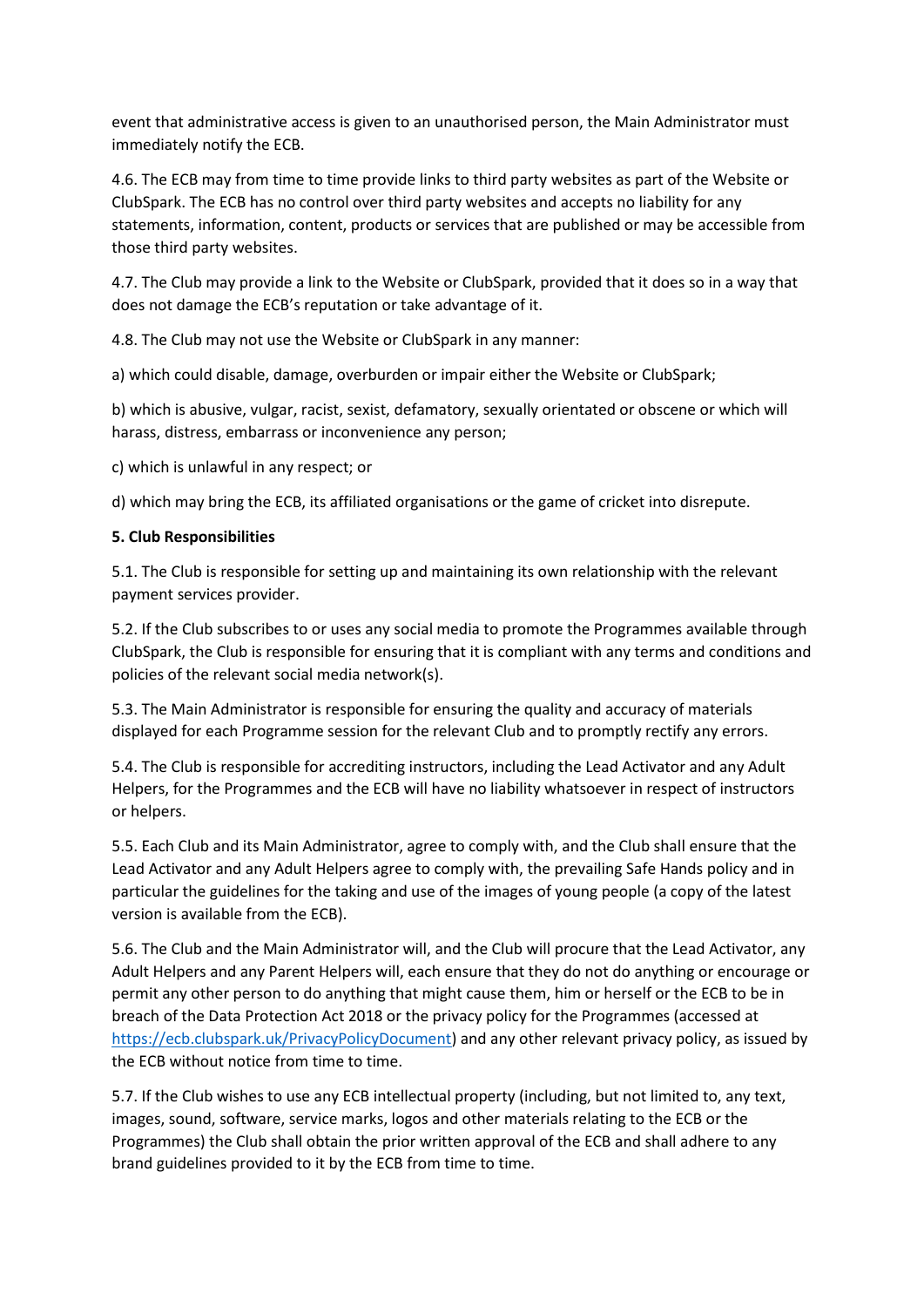5.8. The Club hereby agrees to fully indemnify and keep indemnified the ECB against all liabilities, claims, actions, proceedings, loss, damage, costs or expenses suffered or incurred by the ECB arising out of any breach or non-performance of all or any obligations and/or undertakings under these Club Terms and Conditions.

## **6. COVID-19 Responsibilities**

6.1. The Club must undertake its own risk assessment (including a COVID-19 specific risk assessment) in relation to its venue, operations and activities to ascertain what is needed in order to provide a safe environment in connection with the delivery of the Programme(s) and must implement such measures prior to delivery of the Programme(s). The Club must review and update its risk assessment and mitigation plan on a regular basis. The Club must comply with all applicable laws, regulations and UK Government and Public Health guidance, including UK Government guidance and regulations relating to COVID-19 and health and safety laws and regulations, together with applicable ECB guidance and protocols (including ECB guidance relating to the return to recreational cricket, ECB COVID-19 guidance for cricket indoors and any other ECB guidance relating to delivery of the Programme(s)) (in each case, as updated from time to time).

# **7. ECB Rights**

7.1. The ECB retains and reserves the right (but not the obligation) to refuse to include a Club and/or the Programme sessions on ClubSpark where, in the ECB's sole opinion, inclusion would or might infringe the rights of any person, or that could be a breach of any of these Club Terms and Conditions or ECB policies.

7.2. The ECB retains and reserves the rights to revoke, refuse or limit access to all or part of ClubSpark at its absolute discretion at any time without reason.

7.3. The ECB reserves the right at its sole and absolute discretion to cease the operation of ClubSpark at any time without notice.

7.4. Any delay or failure of the ECB to remove or suspend any Programme or individual Programme session or any materials or to revoke, refuse or limit access does not in any way constitute a waiver of the ECB's right to do so.

7.5. Save for expressly provided in these Club Terms and Conditions, the ECB shall not be liable for any direct, indirect, consequential loss or damage (including, without limitation, loss or property or profit, business revenue or opportunity or anticipated savings and loss or data damage to any data) or for any costs, claims or demands of any nature whatsoever arising directly or indirectly out of the use of or access to the Content or any part thereof or in respect of any defect therein or any failure to provide or the late delivery of the same howsoever arising. The ECB does not exclude its liability for death and personal injury caused by its negligence.

## **8. General**

8.1. Each paragraph (and sub-paragraph) of these Club Terms and Conditions operates separately. If any court or competent authority decides that any of them are unlawful or unenforceable, the remaining paragraphs (or sub-paragraphs) will remain in full force and effect.

8.2. These Club Terms and Conditions, their subject matter and their formation (and any noncontractual disputes or claims) are governed by English law and the parties agree to the exclusive jurisdiction of the courts of England and Wales.